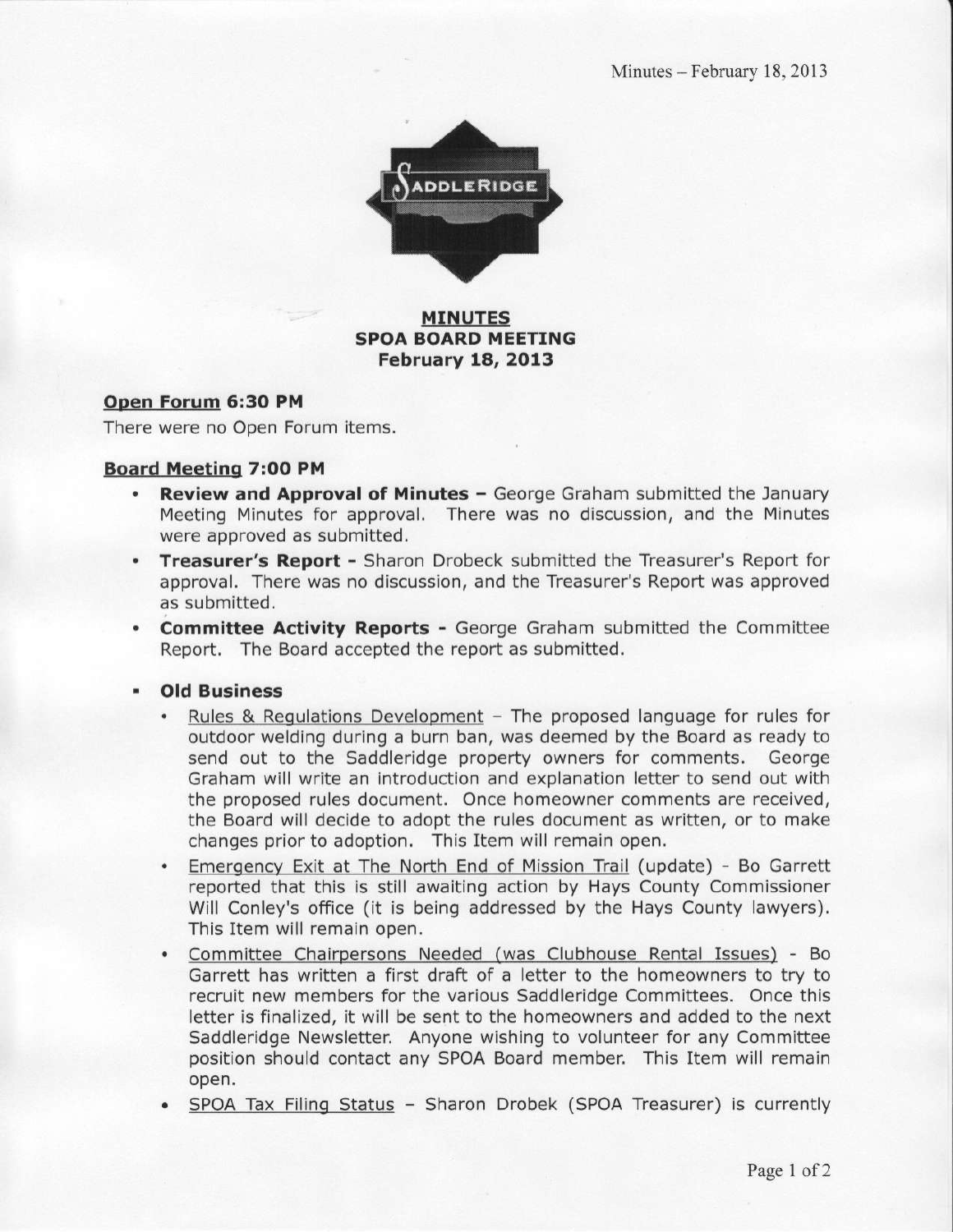researching whether or not the SPOA is legally a tax-exempt organization, but has not as yet found documents either proving or disproving this. Research will continue, and a definitive answer should be found before tax-filing time. This Item will remain open.

Info Signs at the Saddleridge Entrances  $-$  A suggestion was made to possibly have editable info signs at the Saddleridge entrances to communicate various Saddleridge events and news to the homeowners. Due to the City of Wimberley's strict signage regulations, some research was needed. Last month, Bo Garrett contacted the Wimberley City Manager to see if this may be possible, and is still awaiting their comments, Bo has been routinely contacting them for any update and action from their office, but no action has yet been taken by Wimberley. This Item will remain open for one more month to give Wimberley yet more time to respond, but this ltem will be cancelled at next month's Board meeting if Wimberley has not responded by then.

### New Business

- Annual Saddleridge Picnic Planning The annual Saddleridge Picnic will be on Saturday, April 13; from 11 AM to 1 PM. Food will be provided by Brookshire Brothers (menu to be determined). This Item will remain open through next month.
- . Saddleridoe Newsletter Planning The next Saddlebags newsletter should be out sometime in March. Articles are currently being researched. This Item will remain open until the Newsletter is finalized.
- . Businesses in Homes SPOA Board members have recently received homeowner comments regarding possible home-based businesses that may be in violation of the Saddleridge Covenants, The Board has researched the specifics of these comments and possible home-based businesses, and has found no open violations of the Covenants at this time, This Item is now closed.
- "Saddleridge Dr." Street Signs at the Saddleridge Entrance Bo Garrett has been working with TXDot for the last 6 months trying to get "Saddleridge Dr." street signs on RR-12. Bo's persistence has finally paid off, and according to TXDot the signs should be produced and up in about 2 months. This Item will be closed, but will be reopened if the signs are not up in the 2-month window as stated by TXDot.

The meeting was adjourned at 7:20 PM.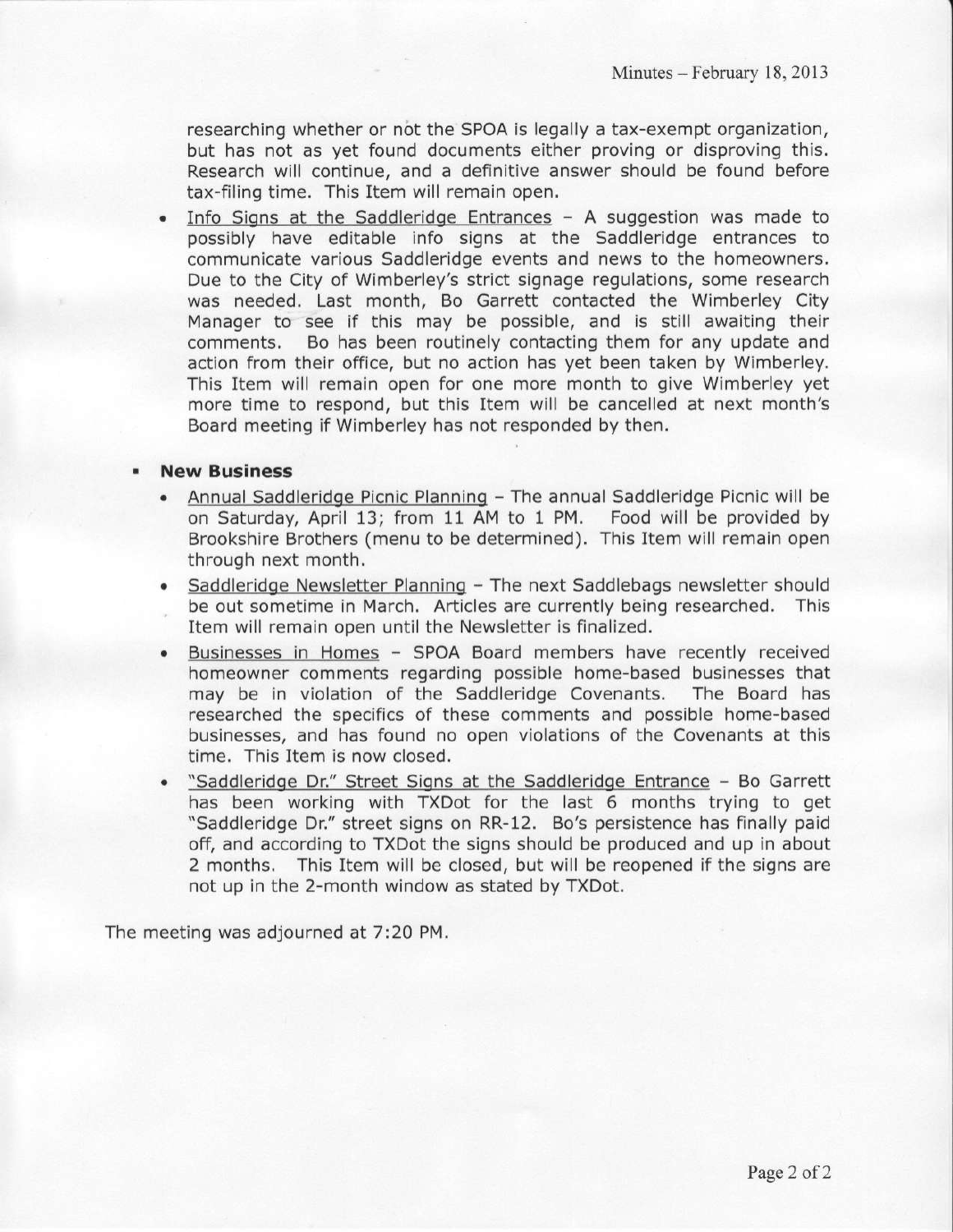## **Saddleridge Property Owners Association**

## January Treasurer's Report Februarv 18.2013

The January Treasurer's report includes a month-end and prior year-end Balance Sheet as well as detailed Profit and Loss Statements that compare actual experience to the budgeted income and expense projections for the month of January. This information is included in a format which includes the 2013 annual budget. This will help to keep the big picture in mind.

The Balance Sheet as of January 31 includes:

- Accounts Receivable of  $$(16)$ , this negative balance represents dues paid in advance.
- o SPOA has no outstanding liabilities,

At the end of January, approximately \$4,000 (roughly 25%) of the 2013 Dues remained outstanding.

A review of the Profit and Loss report shows that the monthly net income of \$5,725 favorably compares to the budgeted income of \$4,730 for January. There were no unusual items to note the differences to budget are due to timing.

please contact me should you have any questions or concerns regarding the information provided.

Respectfully submitted,

There my nobech

Sharon M. Drobeck Treasurer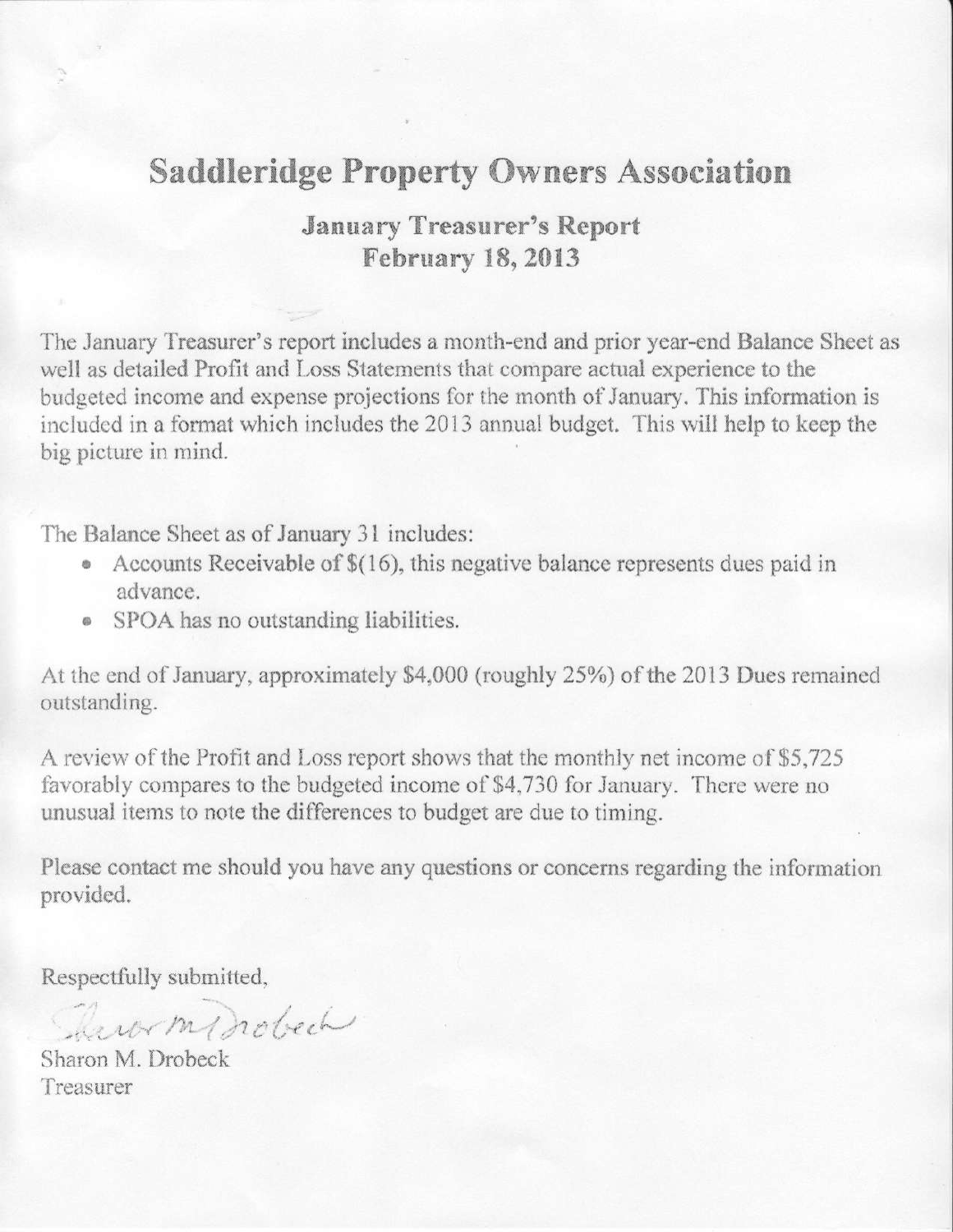## **Saddleridge Property Owners Association Balance Sheets As of**

|                                       | January 31, 2013 | December 31, 2012 |
|---------------------------------------|------------------|-------------------|
| <b>ASSETS</b>                         |                  |                   |
| <b>Current Assets</b>                 |                  |                   |
| Checking/Savings                      |                  |                   |
| Ozona CD                              | 50,263.15        | 50,245.29         |
| Ozona Checking                        | 10,366.69        | 9,665.08          |
| Ozona Money Market                    | 33,386.75        | 28,381.35         |
| <b>Total Checking/Savings</b>         | 94,016.59        | 88,291.72         |
| <b>Accounts Receivable</b>            |                  |                   |
| <b>Accounts Receivable</b>            | (16.27)          | (16.27)           |
| <b>Total Accounts Receivable</b>      | (16.27)          | (16.27)           |
| <b>Total Current Assets</b>           | 94,000.32        | 88,275.45         |
| <b>Other Assets</b>                   |                  |                   |
| Saddleridge Property                  | 80,500.00        | 80,500.00         |
| <b>Total Other Assets</b>             | 80,500.00        | 80,500.00         |
| <b>TOTAL ASSETS</b>                   | 174,500.32       | 168,775.45        |
| <b>LIABILITIES &amp; EQUITY</b>       |                  |                   |
| Equity                                |                  |                   |
| <b>Opening Balance Equity</b>         | 110,823.40       | 110,823.40        |
| <b>Retained Earnings</b>              | 57,952.05        | 52,991.90         |
| Net Income                            | 5,724.87         | 4,960.15          |
| <b>Total Equity</b>                   | 174,500.32       | 168,775.45        |
| <b>TOTAL LIABILITIES &amp; EQUITY</b> | 174,500.32       | 168,775.45        |
|                                       |                  |                   |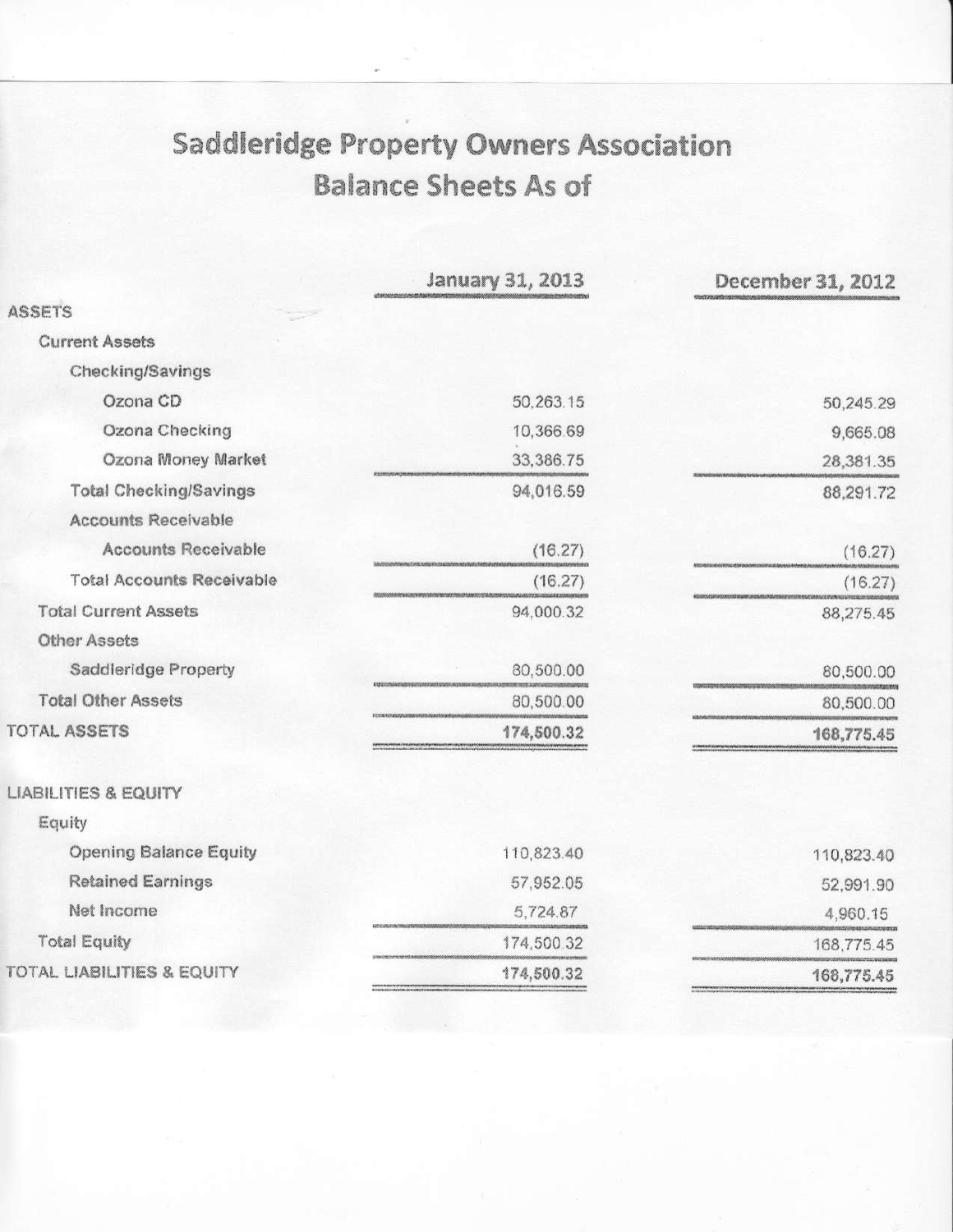# 7:09 AM 02/15/13 Cash Basis Saddleridge Property Owners Association<br>Profit & Loss Budget Performance<br>January 2013

|                                 | Jan 13   | Budget   | Annual Budget |
|---------------------------------|----------|----------|---------------|
| income                          |          |          |               |
| Clubhouse Usage Fee             | 25.00    | 25.00    | 500.00        |
| <b>HOA Dues Collected</b>       | 7,968.00 | 7,195.00 | 19,580.00     |
| <b>Interest Earned</b>          | 23.98    | 25.00    | 360.00        |
| Resale Cert. Fee                | 50.00    |          | 500.00        |
| <b>Transfer Fees</b>            | 0.00     | 50.00    | 500.00        |
| Total Income                    | 8,066.98 | 7,295.00 | 21,440.00     |
| Expense                         |          |          |               |
| Accounting                      |          |          |               |
| Accounting-Bookkeeper           | 160.00   | 160.00   | 1,920.00      |
| Accounting-CPA                  | 0.00     |          | 175.00        |
| <b>Total Accounting</b>         | 160.00   | 160.00   | 2,095.00      |
| <b>Annual Septic Contract</b>   | 0.00     |          | 250.00        |
| <b>Bank Charges</b>             |          |          |               |
| <b>Check Printing</b>           | 0.00     |          | 75.00         |
| Safe Deposit Box                | 40.00    | 40.00    | 40.00         |
| <b>Service Charges</b>          | 0.00     |          | 0.00          |
| <b>Total Bank Charges</b>       | 40.00    | 40.00    | 115.00        |
| Clubhouse Expenses              |          |          |               |
| Cleaning                        | 50.00    | 50.00    | 600.00        |
| <b>Cleaning Supplies</b>        | 0.00     |          | 100.00        |
| <b>Clubhouse Furnishings</b>    | 0.00     |          | 200.00        |
| Clubhouse insurance             | 0.00     |          | 375.00        |
| Clubhouse Outside Lighting      | 0.00     |          | 50.00         |
| Entrance Sign                   | 0.00     |          | 0.00          |
| Heating and AC                  | 85.00    | 0.00     | 150.00        |
| Lighting                        | 0.00     |          | 50.00         |
| Maintenance Labor               | 0.00     |          | 400.00        |
| Misc                            | 0.00     |          | 0.00          |
| Pest Control                    | 102.84   | 105.00   | 420.00        |
| <b>Plumbing Repairs</b>         | 0.00     | 0.00     | 250.00        |
| Repairs                         | 0.00     |          | 500.00        |
| Trash                           | 0.00     | 85.00    | 340.00        |
| Water softener monthly maintain | 22.95    | 25.00    | 300.00        |
| <b>Wellhouse Expenses</b>       | 0.00     | 25.00    | 100.00        |
| <b>Total Clubhouse Expenses</b> | 260.79   | 290.00   | 3,835.00      |
| Dues and Subscriptions          | 0.00     |          | 25.00         |
| Food for Saddleridge Meetings   |          |          |               |
| Food for Annual BBQ             | 0.00     |          | 550.00        |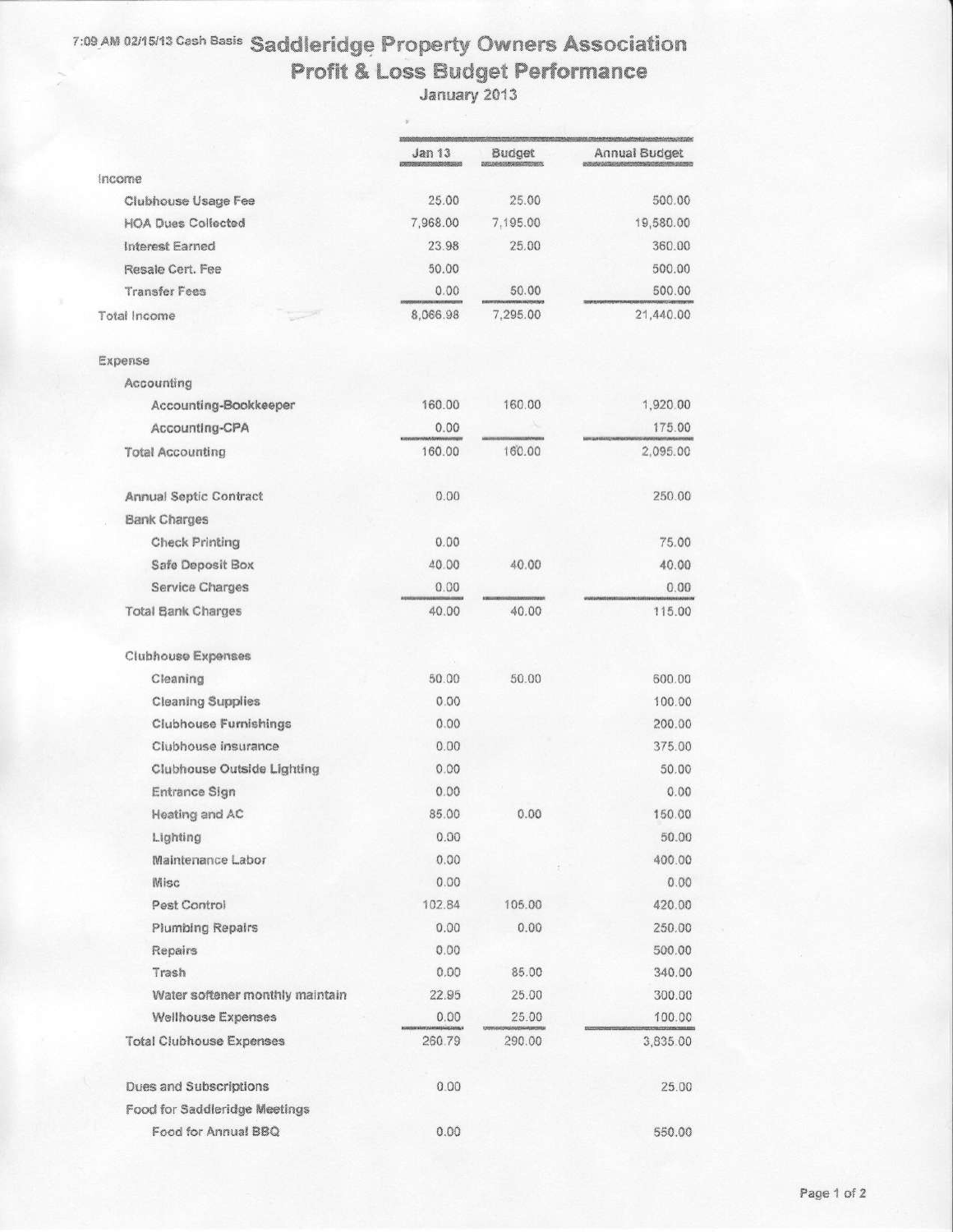## 7:09 AM 02/15/13 Cash Basis Saddleridge Property Owners Association Profit & Loss Budget Performance

|                                            | Jan 13<br>editect exposure and company | <b>Budget</b> | <b>Annual Budget</b> |
|--------------------------------------------|----------------------------------------|---------------|----------------------|
| Neighborhood Watch                         | 0.00<br><b>CENTER</b>                  |               | 400.00               |
| <b>Total Food for Saddleridge Meetings</b> | 0.00                                   |               | 950.00               |
| Improvements                               |                                        |               |                      |
| Landscaping                                |                                        |               |                      |
| Entrance                                   | 0.00                                   |               | 400.00               |
| Lighting                                   | 0.00                                   |               | 200.00               |
| Plants                                     | 0.00                                   |               | 360.00               |
| <b>Total Landscaping</b>                   | 0.00                                   |               | 960.00               |
| Other                                      | 0.00                                   |               | 0.00                 |
| Wellhouse Improvements                     | 0.00                                   |               | 100.00               |
| Total Improvements                         | 0.00                                   |               | 1,060.00             |
| Insurance-HOA Liability                    | 0.00                                   |               | 550.00               |
| Insurance, D&O                             | 0.00                                   |               | 1,750.00             |
| Lawn Maintenance                           | 0.00                                   | 150.00        | 2,500.00             |
| Legal-Attorney Fees                        | 0.00                                   | 0.00          | 1,000.00             |
| Mailings                                   | 144.60                                 |               | 100.00               |
| Misc.                                      | 0.00                                   |               | 0.00                 |
| Miscellaneous                              |                                        |               |                      |
| <b>ACC Office Supplies</b>                 | 0.00                                   |               | 100.00               |
| Copying                                    | 0.00                                   |               | 50.00                |
| Gifts                                      | 0.00                                   |               | 0.00                 |
| Legal Records                              | 0.00                                   |               | 50.00                |
| Office Supplies                            | 0.00                                   |               | 50.00                |
| Plaque                                     | 0.00                                   |               | 0.00                 |
| Printer Cart.                              | 0.00                                   |               | 100.00               |
| Software                                   | 0.00                                   |               | 280.00               |
| Website Hosting Fee                        | 0.00                                   | 0.00          | 120.00               |
| <b>Total Miscellaneous</b>                 | 0.00                                   | 0.00          | 750.00               |
| Neighborhood Watch                         | 0.00                                   |               | 0.00                 |
| <b>PEC Electricity</b>                     | 0.00                                   | 125.00        | 2,000.00             |
| Taxes                                      | 1,736.72                               | 1,800.00      | 1,800.00             |
| Webpage Fees                               | 0.00                                   |               | 0.00                 |
| <b>Total Expense</b>                       | 2,342.11                               | 2,565.00      | 18,780.00            |
| Net Income                                 | 5,724.87                               | 4,730.00      | 2,660.00             |